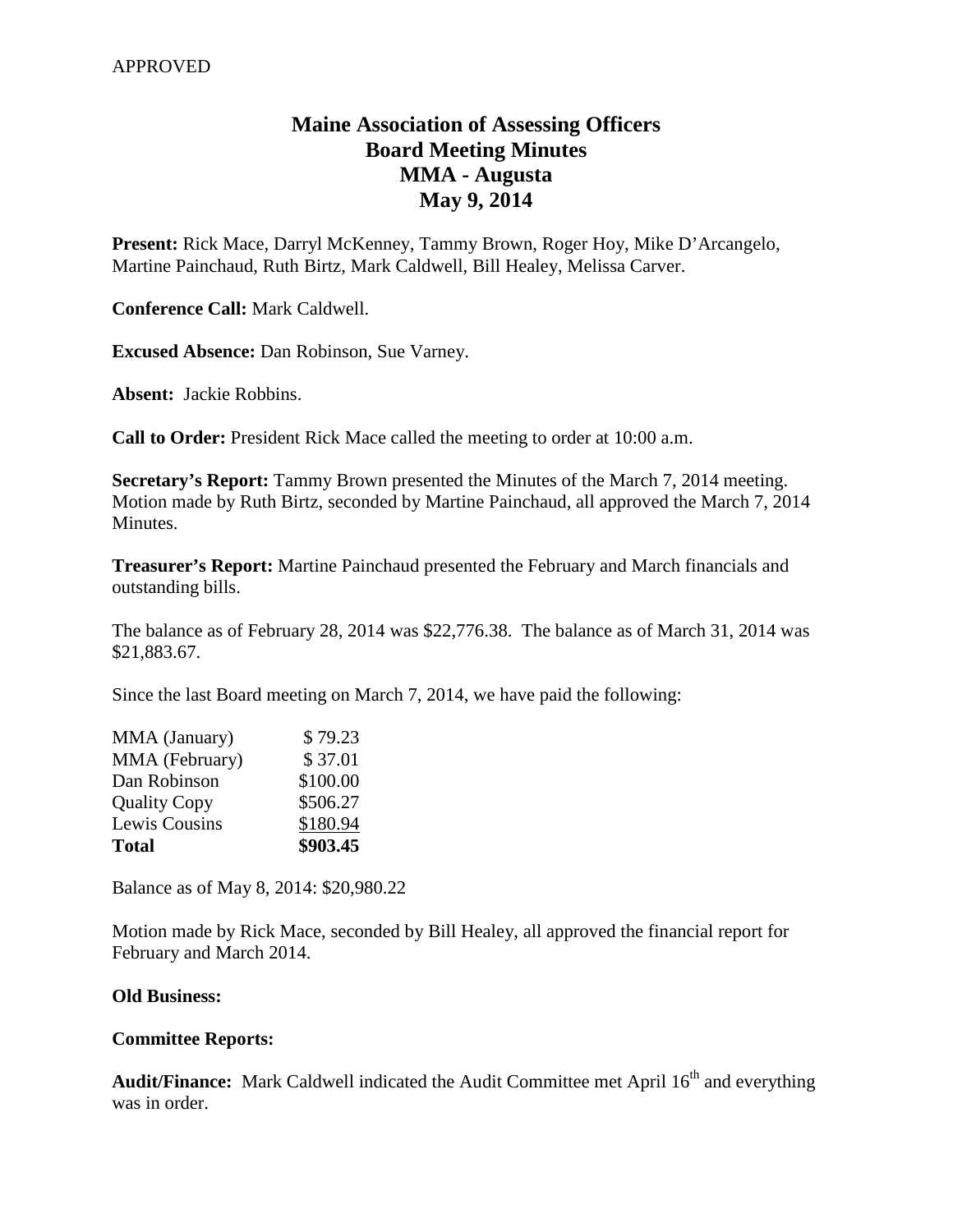**Calendar/Advertisers:** Mark Caldwell reported the advertising form will be sent out soon. Mark is working on updating the vendor list.

**Newsletter:** Ruth Birtz reported the January newsletter went out a little late, the April Newsletter went a little better, but it's a challenge to get articles submitted. Ruth has some good photos for the next newsletter. Submissions should be sent to Ruth Birtz by June  $1<sup>st</sup>$  for the June newsletter.

**Ethics:** Jacquline Robbins was absent.

**Legislative:** Mike D'Arcangelo had no report.

**Membership:** Roger Hoy reported there are 240 paid members and 20 are currently unpaid as of May 9, 2014. William Healey will follow up next week with Vision regarding their unpaid members.

**Awards & Scholarship:** Tammy Brown reported that we have received one Assessor of the Year Award, but it's with Joan Kiszely and has not been reviewed yet. One scholarship application received. William Healey made a motion, seconded by Darryl McKenney to approve the Annual Conference scholarship.

**Technology Report:** Dan Robinson was absent. Rick Mace inquired who maintains and proofs the website. MMA maintains and any Board member who has any updates can e-mail Melissa Carver or Joan Kiszely and they will have the Resource Center make those changes.

**Executive Board:** Rick Mace had no report.

**Education:** Bill Healey reported on the following: The MAAO Fall Conference line-up is done.

MAAO will be interested in participating in sponsoring a session at the MMA Convention. Rick Mace will share the MMA Convention paperwork/reservation form with Bill Healey to submit.

Event/Workshop to be held on October 23, 2014. Melissa Carver provided the information for Keeley's Banquet Center Event Proposal of \$21.95 per person business meeting package. Bill Healey would like to have Joan Kiszely provide him an estimate of MMA's travel expense so they can build that into the workshop fee. Bill Healey will be in touch with Joan Kiszely to confirm details so she can sign the contract.

**Fall Conference:** Tammy Brown reported that she and Sue Varney have selected the menu/food items, keeping the menus similar to last year. The last deposit to Sebasco will be processed next week. Tammy Brown asked if the Board was in favor for attendee give-aways at the Conference. Tammy has researched and priced several different items. The Board favored the flash-drives, mouse pads and baseball caps. Bill Healey made a motion, seconded by Ruth Birtz, all approved for MAAO to provide some type of attendee gift/give-away and leave the final decision to Tammy and Sue on what items to purchase.